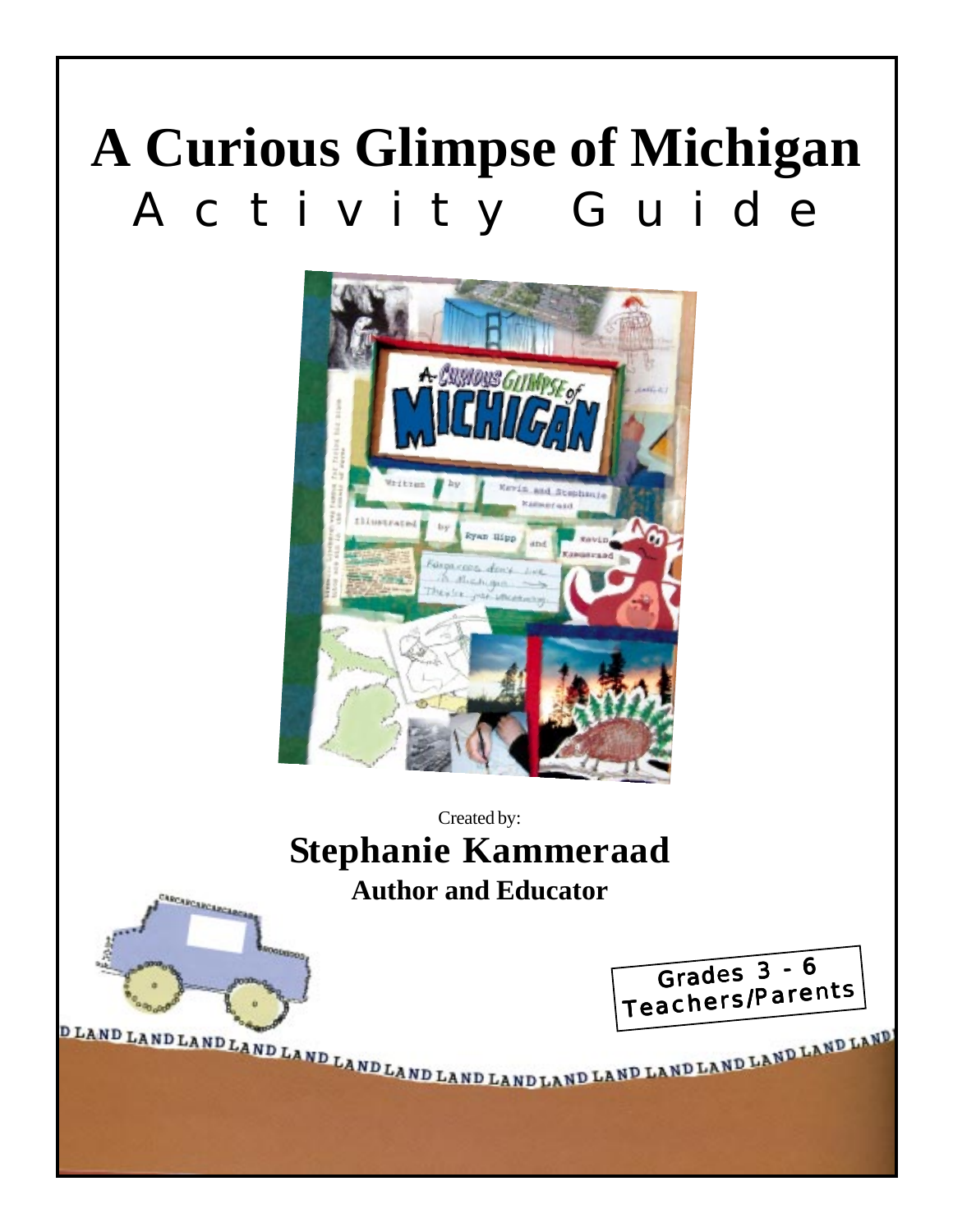#### **Encompassing the entire book**:

- Have the students create their own book: A Curious Glimpse of: your town, your school, etc.
- Have the students bring in photos from around the state and create a collage similar to the end papers.
- Various types of poetry are found throughout the book. As the students are learning about the state, have them practice writing different poetry elements.

#### **Opening Poem**: (page 1)

• Have the students list as many words as they can in one minute that begin with the letter M (an activity to get their brains moving). Which word would they have used in this poem in place of "malarkey?"

#### **15 Facts You May Not Have Known**: (pages 2 and 3)

- As the students study about Michigan, challenge them to find facts that no one else in their class knows. Then have the class put together a poster similar to the page in the book. Hang the poster in the hallway and invite students and staff throughout the school to add to it through the year.
- Eleven of the facts include towns, counties, or landmarks where they took place or are located. Have the students locate all of the areas on a map of Michigan.

#### **State Flower**: (page 4)

- Have the students find other compound words that would fit this concept.
- The last line of the poem says that "apple blossoms blossom apples." Ask your students to describe how they think this happens, then show them the life cycle of an apple. (There are many picture books available. One to check out is *The Life and Times of the Apple* by Charles Micucci.) Have them compare what they thought with what actually happens.

#### **State Bird**: (page 4)

• How and why did the robin come to be Michigan's state bird? Have pairs or groups of students do some research on this to report back to the class.

#### **Forest Poem**: (page 5)

- In small groups have the students illustrate that 90% of the Upper Peninsula is forest and 50% of the entire state is forest, as stated in this poem. Give the students an outline of the state (or have them trace an outline) and have them shade the state where forests would be, keeping the accuracy of the percentages as close as possible. Brainstorm as a class how to figure this out using the area of the state, which is approximately 56,000 square miles.
- Many animals that live in wooded areas are mentioned in this poem. Have the students list other native Michigan animals that live in wooded areas, and then have them list ones that live in cities. Why do animals live in certain areas? What happens to them when their environment is changed?
- Study the forest ecosystem of Michigan with your students. Compare it with the ecosystem in the city as far as wildlife, climate, water supply, etc. Then have the students write a paragraph or short essay on where they would rather live (rural vs. urban) and why.

#### **These Were the First Americans**: (page 6)

• Have the students learn more about the Native American tribes that live(d) in Michigan. Ask them where most Native Americans live now? How do the students feel about reservations?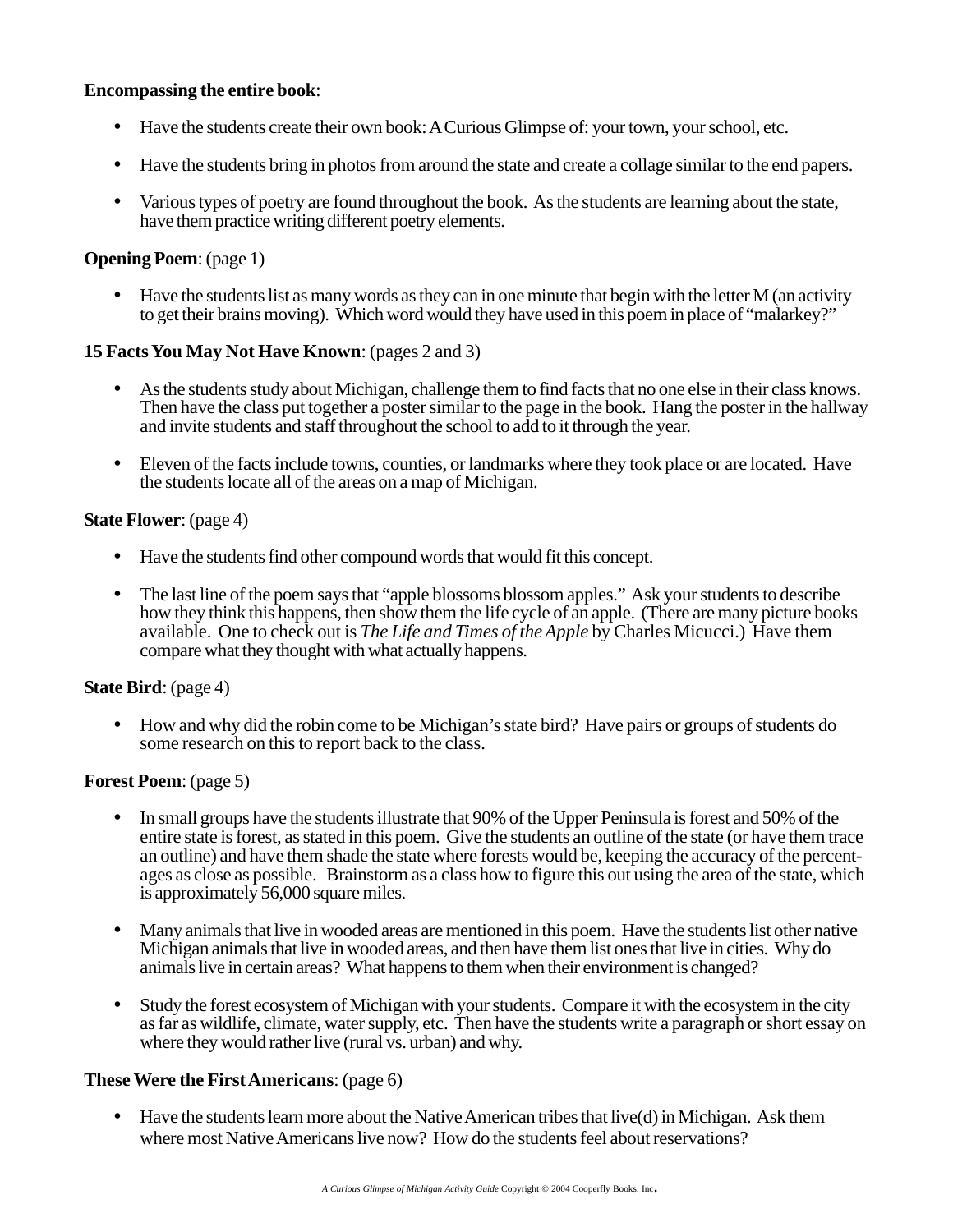# **State Tree**: (page 7)

- Have the students come up with their own rhyming illustrations of the white pine and/or other native Michigan trees.
- Have the students answer the following question: If the state tree had to be changed this year, which tree should be chosen and why?

# **Michigan Sweepstakes**: (page 8)

- Bring in as many Michigan food products as you can for your students to try. Have them find out where each of these products are grown or manufactured.
- As the students learn more about Michigan, ask them what other Michigan products could be added to this sweepstakes.

# **Capital City Poem**: (page 9)

- On this page it says "we think that the number 26 should be our official state number." Students in Borculo, MI thought that the white-tailed deer should be the official state game mammal, so they and their teacher made it happen! Research how your students could designate an official state symbol. What would your students like to see as the next official state symbol?
- Students can view a video clip of the Capitol building; its history, architecture, etc. at http:// www.edcopublishing.com/edcopub/edcopublishing\_laps.html. Extensive history about the Capitol building can be found at www.michigan.gov under "teacher resources." Click on "themes in Michigan history" and then on "the Capitol/Lansing."

# **Curious Questions**: (page 10)

- Answer the questions as a class, or have pairs or groups of students each take one question and report their findings to the class.
- Challenge your students to come up with other curious questions about Michigan.

# **State Stone**: (page 11)

• Read excerpts from the nonfiction book, *The Complete Guide to Petoskey Stones* by Bruce Mueller and William H. Wilde and also the fiction book, *The Legend of the Petoskey Stone* by Kathy-Jo Wargin. Have the students compare and contrast the content of the two books, using a Venn diagram.

# **State Fish**: (page 11)

- In 1965 the trout was named as the official state fish of Michigan. In 1988 it was changed to the brook trout. Have the students find out why.
- Have the students find out what other types of trout there are in Michigan, and where their habitats are.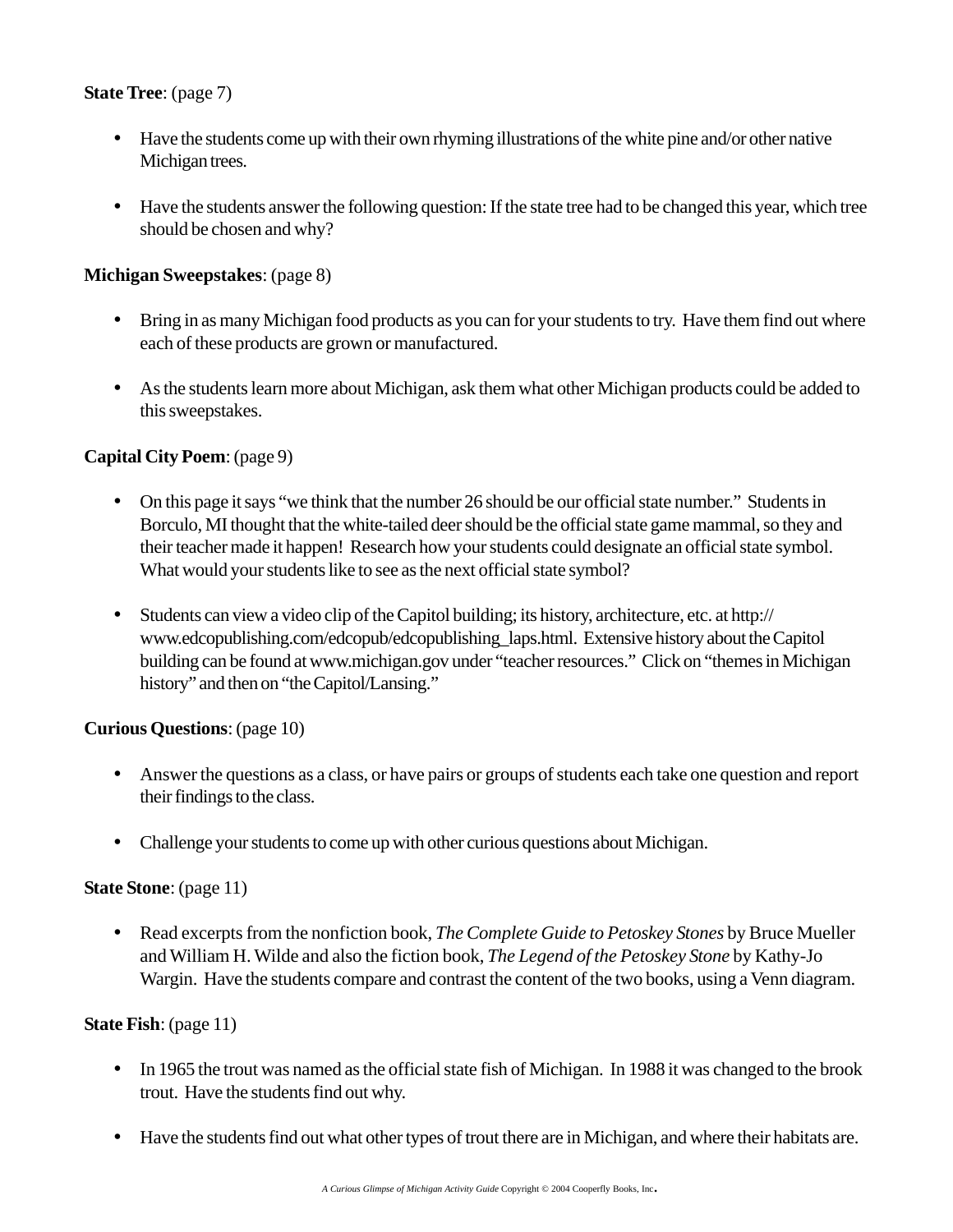#### **Super State**: (pages 12 and 13)

- This poem is written in a very obtainable format for students. The simplicity of the concept is something students can be successful with. Individually or as a class, have the students create their own couplets about Michigan as they learn more about the state. Through the process of finding rhymes, students will sort through a wealth of information.
- Give each student one line from the poem to find more information on. Have them report their findings to the class.

#### **Seasons Poems**: (page 14 and 15)

- Spring Have the students write their own spring Haikus.
- Summertime Have the students write another stanza or line of the poem.
- An Autumn Day This poem was written in three stages. First, listing all of the sounds that were heard outside on a particular fall day. Second, listing all of the activities that are done in the fall. And then third, using these two lists, taking elements of each, creating a poem about fall. Have your students write a poem using these three steps for any of the seasons.
- Winter Air Using all five senses, have the students write a description of winter.

#### **Michigan Animals**: (page 16)

• Have the students find out more about each of the animals on this page: Did dinosaurs really live in Michigan? Do black bears often have twins? How is the ruffed grouse like a queen? What are sturgeons? Where do these animals live?

# **State Gem**: (page 17)

- Have the students find out where Isle Royale green stones are found and how they are mined.
- Rock Boy collects rocks. Have the students create their own "rock person" using rocks found near the school and/or their homes. Their "rock people" can collect (or draw) various Michigan rocks and gems as they are learning about them.

#### **State Soil**: (page 18)

• Have the students answer the following questions: What is the history of this state symbol? Why does Michigan have a state soil? How does Kalkaska Soil compare to the soil in our area?

# **Fur Trade**: (page 19)

• Many other animals were involved in the fur trade than what are shown in this illustration. Have the students name other animals that were involved. Then ask, "What were the furs actually used for during the real fur trade? What are animal furs used for now in today's western societies?" Have the students write a letter of support or protest to a store that carries fur products or a manufacturer of fur products.

#### **State Reptile**: (page 20)

• Give the students molding clay to sculpt a turtle. Have the students paint the turtle's shell to match the designs on the real turtle's shell. Then have the students find out at least three facts about painted turtles to incorporate into the display they will create for the classroom or library.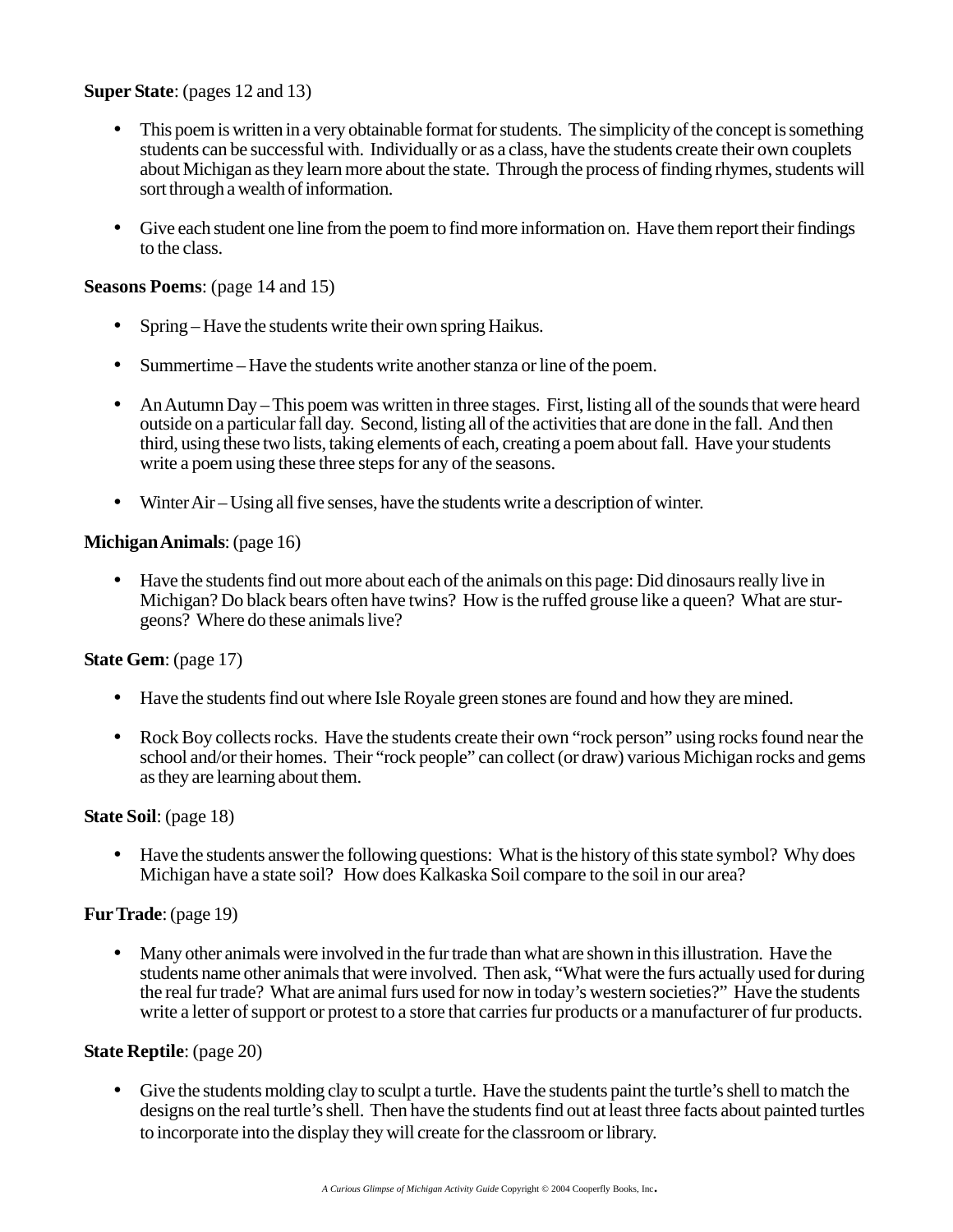# **State Game Mammal**: (page 20)

• Deer often get hit by cars accidentally. Have pairs or groups of students come up with what they think would be the best way to prevent this from happening. Should something be added to cars, roads, the deer themselves?

#### **Cousin Jacks**: (page 21)

- Have each student write a thank you letter to someone in Michigan's history for something that the person contributed which the students still enjoy or see the benefits of.
- Make pasties with the students for them to try. For some recipes check out http://www.hu.mtu.edu/vup/ pasty/recipes.htm.

# **Era of Logging**: (page 22)

• Have pairs of students practice reading the poem together. Then divide the class in half between those students who practiced being voice #1 and those who practiced being voice #2. Put the poem on an overhead and have the class perform it together.

# **Cities**: (pages 23 and 24)

- Have the students write a limerick using the name of the city or town they live in, a nearby town, a city that a relative lives in, or one that they've visited.
- Have the students "illustrate" the city in which they live, creating a visual pun like those in the book. If the city does not lend itself well to being "illustrated," they could use a city that a relative lives in or one that they've visited.

# **A Day on the Mighty Mac**: (pages 25 and 26)

• Have the students write a narrative about an experience they've had in Michigan. Have them illustrate their narrative using drawing materials and/or photographs about that experience.

# **Michigan Hand Map**: (page 27)

• Have the students trace their hands to create an outline of the state. As they learn about different cities or places in Michigan, have the students draw them on the map.

#### **State Wildflower**: (page 28)

• Discuss the following questions with the students: Why is this flower endangered? What can be done to save it from extinction? (Why is this important?)

#### **State Fossil**: (page 28)

• In groups, have the students research the following: Where did mastodons roam throughout Michigan? Why was it chosen as the state fossil? Isn't the Petoskey stone a fossil?

# **Ranting Chickadee**: (page 31)

• Have the students debate which bird should be the official state symbol. Should the robin stay, or should the black-capped chickadee, Kirtland's warbler, or another bird replace the robin? Should other state symbols be changed?